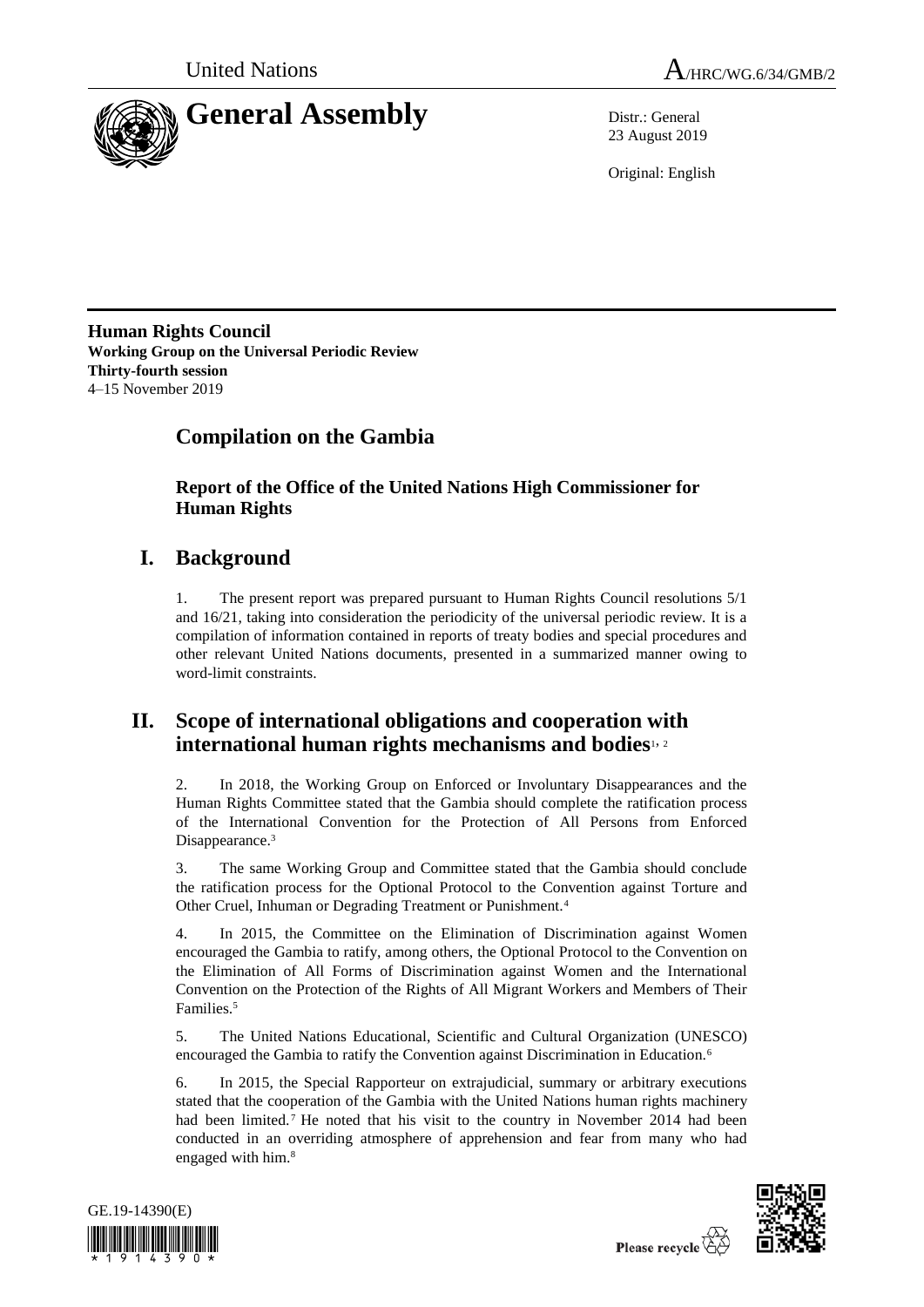7. The United Nations country team stated that the Gambia was working towards the formalization of an interministerial task force that would act as a national mechanism for reporting and follow-up.<sup>9</sup>

## **III. National human rights framework**<sup>10</sup>

8. The Working Group on Enforced or Involuntary Disappearances stated that the Gambia was faced with both a challenge and a unique opportunity: to undertake, with the support of the international community, a comprehensive set of measures towards the achievement of democratic and constitutional reforms.<sup>11</sup>

9. The Human Rights Committee expressed concern that article 35 (2) of the Constitution, providing for derogation from certain rights during states of emergency, did not fully comply with the International Covenant on Civil and Political Rights.<sup>12</sup> The Committee also expressed concern that the rights enshrined in the Covenant had not been fully incorporated in the bill of rights in the current Constitution and that insufficient effort had been made to ensure that customary and sharia law were interpreted in line with the Covenant.<sup>13</sup> The Committee stated that the Gambia should ensure that the rights enshrined in the Covenant were fully incorporated into the bill of rights in the new Constitution.<sup>14</sup>

10. The Committee on the Elimination of Discrimination against Women recommended that the Gambia repeal article  $33(5)$  (c) of the Constitution, which provided that the prohibition of discrimination did not apply in respect of adoption, marriage, divorce, burial and devolution of property upon death.<sup>15</sup>

11. The Special Rapporteur on summary executions noted that the Constitution provided for the protection of fundamental rights and freedoms. However, compliance with those constitutional provisions was deficient and many fundamental rights were routinely violated.<sup>16</sup>

12. The Special Rapporteur stated that the Gambia was characterized by disregard for the rule of law, infringements of civil liberties and the existence of a repressive State apparatus. Transparency and accountability in public affairs were scarce and there were no independent institutions or processes to channel alternative voices or social demands. The activities of civil society organizations were closely monitored by the executive.<sup>17</sup>

13. The Special Rapporteur stated that the Gambia had enacted legislation that infringed international human rights standards, such as the Indemnity Act of 2001, the Information and Communication Act of 2013, a series of amendments to the Criminal Code, and the Criminal Code (Amendment) Acts of 2005 and of 2014.<sup>18</sup> Noting that the legal system required the domestication of international treaties before they could be enforced by national courts,<sup>19</sup> the Special Rapporteur recommended that the Gambia harmonize domestic law with its international treaty obligations and repeal or amend all national legislation that was incompatible with international human rights standards.<sup>20</sup>

14. In 2015, the Committee on the Rights of the Child recommended that the Gambia strengthen its efforts to ensure that the right of the child to have his or her best interests taken as a primary consideration was appropriately integrated and consistently applied in all legislative, administrative and judicial proceedings and decisions, as well as in all policies, programmes and projects that were relevant to, and had an impact on, children.<sup>21</sup>

15. The same Committee recommended that the Gambia utilize a child-rights approach in the elaboration of the State budget by implementing a tracking system for the allocation and use of resources for children throughout the budget.<sup>22</sup>

16. It also recommended that the Gambia amend the Children's Act 2005 to ensure that it covered all areas of the Convention on the Rights of the Child, including child marriage, female genital mutilation and child labour, and ensure its effective enforcement.<sup>23</sup>

17. Concerned about the persistent violations of children's rights arising from tourism activities, the Committee recommended, inter alia, adapting the legislative framework to ensure legal accountability of business enterprises, especially those in the tourism industry.24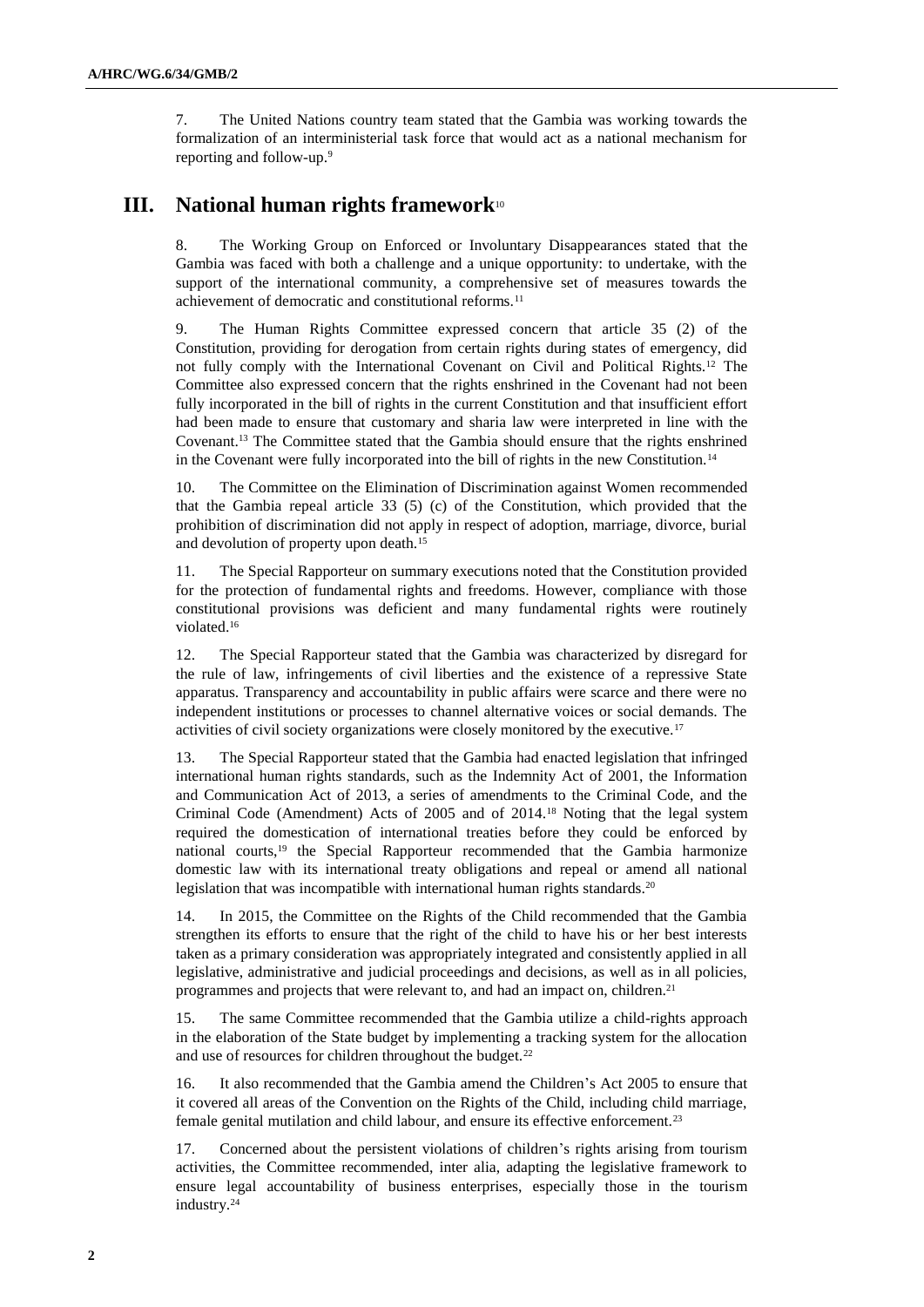18. The Working Group on Enforced or Involuntary Disappearances recommended that the Gambia explicitly introduce a prohibition against enforced disappearance in the Constitution and a specific crime of enforced disappearance in the Criminal Code.<sup>25</sup>

19. The Human Rights Committee stated that the Gambia should expedite the enactment of the Access to Information Bill.<sup>26</sup>

20. Noting the prevalence in the Gambia of sexual violence and the underreporting of that crime, the United Nations country team stated that a gender unit had been established by the Attorney General's Chambers to train police officers, prosecutors and other law enforcement agents on the application of the relevant legislation.<sup>27</sup>

21. While welcoming the enactment of the National Human Rights Commission Act in 2017, the Human Rights Committee stated that the Gambia should take all measures necessary to ensure the independent and effective functioning of the Commission, in full compliance with the principles relating to the status of national institutions for the promotion and protection of human rights (the Paris Principles).<sup>28</sup>

22. The Committee on the Rights of the Child recommended making the Ministry of Children's Affairs operational.<sup>29</sup> Noting the delay in the adoption of the national child protection strategy, it encouraged the Gambia to accelerate the development and adoption of the strategy, and to develop appropriate plans for its implementation.<sup>30</sup>

23. Noting with great concern the massive human rights violations that had occurred between July 1994 and January 2017, the Human Rights Committee stated that the Gambia should put in place vetting procedures in the army and the law enforcement and intelligence sectors and remove from their positions all those who had been involved in serious human rights violations.<sup>31</sup>

## **IV. Implementation of international human rights obligations, taking into account applicable international humanitarian law**

## **A. Cross-cutting issues**

## **1. Equality and non-discrimination**<sup>32</sup>

24. The Human Rights Committee stated that the Gambia should enact antidiscrimination legislation that provided protection against discrimination in all spheres, contained a comprehensive list of grounds for discrimination in line with the International Covenant on Civil and Political Rights, and provided for access to effective and appropriate remedies for victims of discrimination.<sup>33</sup>

25. The Committee was concerned by the entrenched patriarchal attitudes and gender role stereotypes, particularly legal provisions that discriminated against women with regard to marriage, divorce, inheritance, marital property, adoption, burial and devolution of property on death, some of which had been codified in the Women's Act of 2010.<sup>34</sup> The Committee stated that the Gambia should review its laws, including the personal law and the Women's Act, with a view to removing all provisions that were discriminatory towards women.<sup>35</sup>

26. The Committee was concerned that consensual same-sex relationships were criminalized and that lesbian, gay, bisexual, transgender and intersex persons reportedly continued to be subjected to arbitrary arrest and violence. It stated that the Gambia should decriminalize same-sex relationships between consenting adults and take measures to change societal perception of lesbian, gay, bisexual, transgender and intersex persons and protect them from arbitrary arrests and violence.<sup>36</sup>

### **2. Development, the environment, and business and human rights**<sup>37</sup>

27. The United Nations Human Settlements Programme (UN-Habitat) stated that, given the limited presence of effective government beyond the Greater Banjul Area and the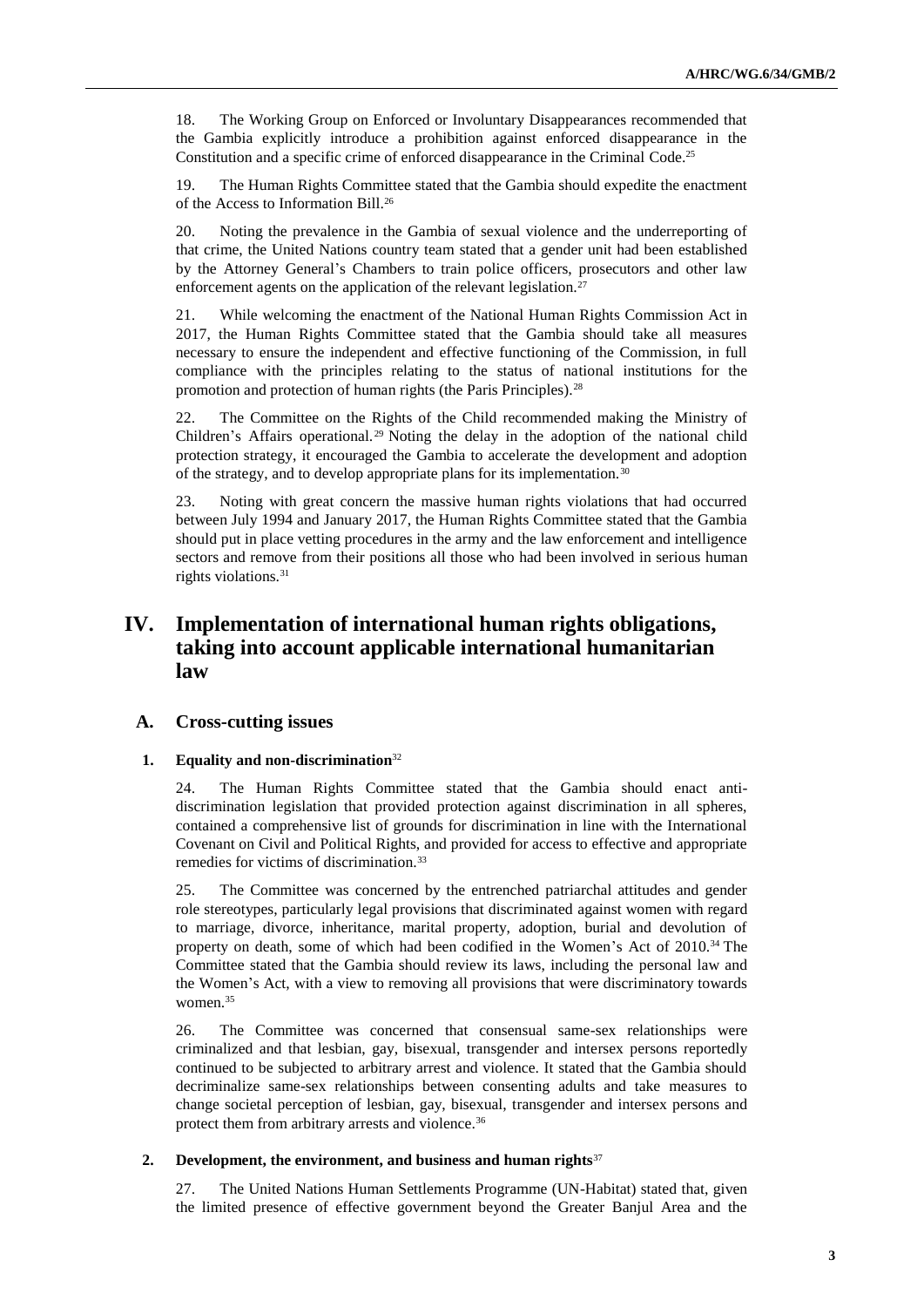limited opportunities and jobs, there was a tendency for young people and able-bodied individuals to move to urban areas in search of livelihoods. Given the lack of a national urban policy as an overarching framework to guide meaningful and coordinated sustainable urban development, the Government should prioritize responses to the negative ramifications of urbanization and develop the capacity to address the negative results due to lack of planning.<sup>38</sup>

28. The Committee on Economic, Social and Cultural Rights recommended that the Gambia intensify its efforts to combat corruption and related impunity and ensure that public affairs, in law and in practice, were conducted in a transparent manner. It also recommended making politicians, members of parliament and government officials aware of the economic and social costs of corruption, and making judges, prosecutors and the police aware of the need for strict enforcement of the law.<sup>39</sup>

## **3. Human rights and counter-terrorism**

29. The Human Rights Committee expressed concern at the broad definition of acts of terrorism provided for in article 2 of the Anti-Terrorism Act of 2002, which failed to differentiate between terrorist crimes and ordinary crimes. It stated that the Gambia should review the Act with a view to aligning the definition of acts of terrorism with international standards.<sup>40</sup>

## **B. Civil and political rights**

### **1. Right to life, liberty and security of person**<sup>41</sup>

30. Welcoming the moratorium on the death penalty, the same Committee stated that the Gambia should abolish the death penalty.<sup>42</sup>

31. The Committee was concerned by reports of widespread torture, beatings and illtreatment by the police, security forces and correctional officers and the failure to prosecute alleged perpetrators.<sup>43</sup>

32. The Committee expressed concern at the high incidence of enforced disappearance and extrajudicial killings allegedly committed by the security forces. It was also concerned that investigations into allegations of enforced disappearance and extrajudicial killings had been impeded due, among other reasons, to the lack of forensic capacity, and that the whereabouts of most victims remained unknown.<sup>44</sup>

33. The Working Group on Enforced or Involuntary Disappearances stated that, during the former President's 22 years in the power, which had come to an end in January 2017, he had relied heavily on the National Intelligence Agency and on a group of men reporting directly to him, known as "the Junglers", to neutralize political dissents and terrorize the population by means of illegal arrests, enforced disappearances, extrajudicial killings and torture.<sup>45</sup> The Working Group recommended that the Gambia create a registry of cases of grave human rights violations, including enforced disappearances, committed between 1994 and 2016,<sup>46</sup> and develop a gender-sensitive policy and action plan to provide support and rehabilitation for families of forcibly disappeared persons.<sup>47</sup>

34. During it visit in 2017, the Working Group had noticed good momentum for shedding light on past human rights violations, including enforced disappearances.<sup>48</sup> However, since the visit, no tangible progress had been made in advancing investigations, including the search for and preservation of burial sites, the identification of the remains of victims of enforced disappearances and the prosecution of suspected perpetrators. Exhumations had also reportedly ceased.<sup>49</sup> The lack of progress was, in part, due to the lack of resources and capacity of law enforcement and forensic experts; support was needed from the international community.<sup>50</sup>

35. The Working Group stressed the importance of national dialogue and the involvement of different ethnic groups, non-governmental organizations and relatives of forcibly disappeared persons in the pursuit of truth, justice, reparations and memory.<sup>51</sup>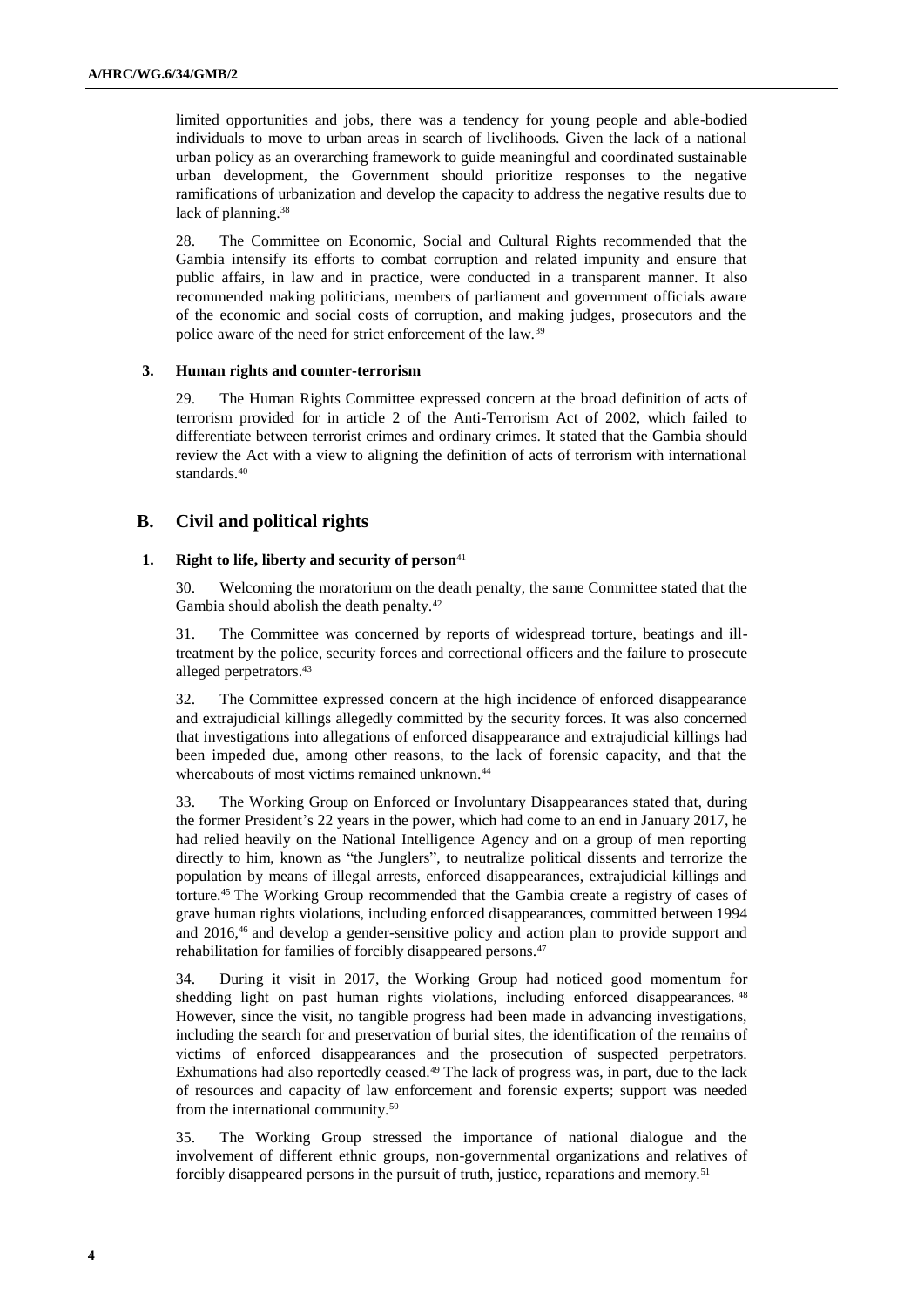36. The Human Rights Committee expressed concern at the high incidence of excessive use of force by law enforcement officials and members of security forces, including the incident on 18 June 2018 during a protest in Faraba Banta, which had resulted in two deaths and eight injuries. It was also concerned that article 18 of the Constitution and sections 15 (A) and 72 of the Criminal Code allowed for wide discretion in the use of force by law enforcement officials, and that section 2 (a) and (b) of the Indemnity Act (as amended in 2001) exonerated all public officials from civil or criminal liability for the exercise of their duties with respect to unlawful assemblies, riotous situations or public emergencies. It stated that all allegations of excessive use of force should be investigated.<sup>52</sup>

37. The Special Rapporteur on summary executions urged the Gambia to ensure that all norms and regulations on the use of force by law enforcement officials complied with international standards; to ensure that any use of force by law enforcement officials was proportionate and necessary in view of the threat posed, and that lethal force was used only when absolutely necessary in order to protect life against an immediate threat; and to provide regular human rights training to all law enforcement officials, correctional service officers and military personnel, and ensure that human rights were an integral part of the curricula of their academies or training programmes.<sup>53</sup>

38. The Human Rights Committee was concerned that child marriage and female genital mutilation remained widespread, despite the criminalization of those practices.<sup>54</sup> It called on the Gambia to strengthen the enforcement of the Children's (Amendment) Act of 2016 and the Women's (Amendment) Act of 2015, which criminalized child marriage and female genital mutilation, respectively, and to enhance public awareness, particularly among traditional and religious leaders, of the lifelong negative consequences of such practices.<sup>55</sup>

39. The Committee expressed concern about the harsh and life-threatening conditions in prisons, particularly overcrowding, the poor food, living conditions, sanitation and medical care, and numerous reports of deaths in custody.<sup>56</sup>

40. The Special Rapporteur on summary executions had received reports of cases of excessive use of force and cases of denial of medical care by prison officials.<sup>57</sup> He urged the Gambia to improve the conditions of detention and investigate all allegations of torture and ill-treatment.<sup>58</sup>

### **2. Administration of justice, including impunity, and the rule of law**<sup>59</sup>

41. The Human Rights Committee noted that the independence of the judiciary had been seriously eroded. It stated that the Gambia should intensify its efforts to strengthen the independence of the judiciary and to prevent the executive and the legislature from interfering in its work.<sup>60</sup> The Working Group on Enforced or Involuntary Disappearances recommended strengthening the independence and impartiality of the judiciary. 61

42. The Human Rights Committee expressed concern about the prevalence of excessively lengthy pretrial detention resulting from the inefficient justice system, and about the high number of detainees awaiting trial, the denial of bail applications and, where bail was granted, the exorbitant amounts set for bail.<sup>62</sup> It was also concerned about the large backlog of criminal cases, the limited availability of legal aid and the limited access to justice in rural areas. It stated that the Gambia should reduce the backlog of cases, ensure that trials took place within a reasonable time, expand the provision of legal aid in criminal cases by strengthening the financial and human capacity of the National Agency for Legal Aid, and take measures to facilitate people's access to justice in rural areas.<sup>63</sup>

43. The Committee on the Elimination of Discrimination against Women expressed concern that women had often had to resort to cadi courts and district tribunals, which were not sensitive to gender issues and applied discriminatory provisions.<sup>64</sup> It recommended that the Gambia design a comprehensive judicial policy to eliminate the barriers faced by women in gaining access to justice, provide them with adequate legal aid, and strengthen efforts to provide training for judges, cadis, prosecutors, police officers and the legal profession on women's rights and combating violence against women.<sup>65</sup>

44. While noting that the Gambia had a dualist legal system, the Human Rights Committee was concerned that the International Covenant on Civil and Political Rights had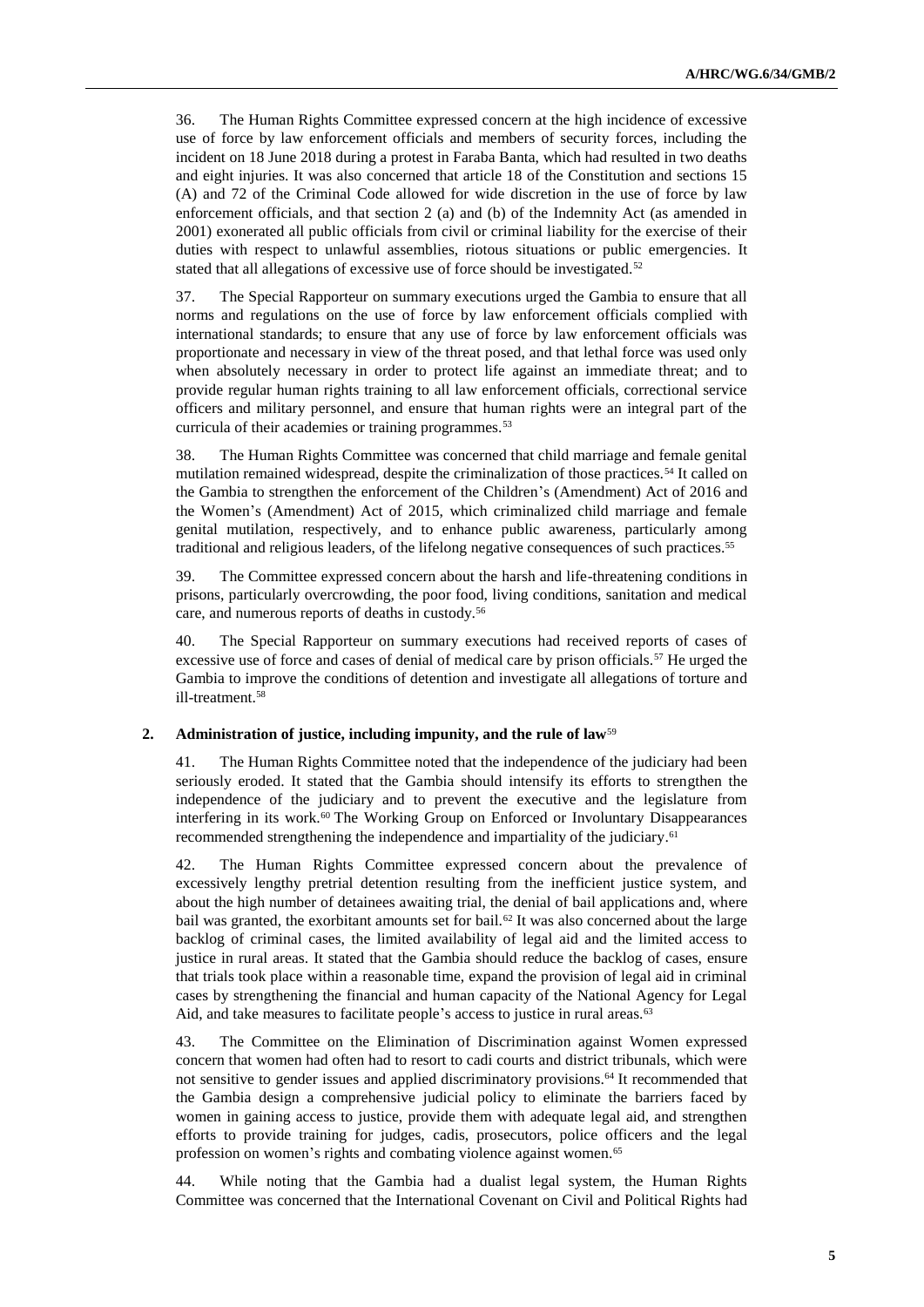never been invoked in domestic courts. It stated that the Gambia should take all measures necessary to ensure that all laws, including customary and sharia laws, were articulated, interpreted and applied in full compliance with the Covenant and should intensify its efforts to train all judicial and legal professionals, including judges, prosecutors and lawyers, public officials and the public on the rights enshrined in the Covenant and its Optional Protocols and their application.<sup>66</sup>

45. Noting the massive human rights violations that had occurred between July 1994 and January 2017, the Committee welcomed the establishment of the Truth, Reconciliation and Reparation Commission and called for the Gambia to ensure that all allegations of human rights violations were investigated and all alleged perpetrators prosecuted.<sup>67</sup>

46. The Working Group on Enforced or Involuntary Disappearances expressed concern that some of the provisions of the Truth, Reconciliation and Reparations Commission Act allowed amnesty to be granted in certain circumstances, which was not in line with international standards. It recommended that the Commission exclude the possibility of granting amnesty for acts of enforced disappearance, ensure that all persons who had or were alleged to have committed offences of enforced disappearances did not benefit from any special amnesty law, and develop, as a matter of urgency, a reparations policy considering the specific needs of women and children.<sup>68</sup>

47. The Working Group stressed that transitional justice mechanisms were not intended to and could not replace judicial investigations and prosecutions. Rather, transitional and criminal justice mechanisms were complementary, and the best results were achieved when they cooperated in the fulfilment of their respective mandates.<sup>69</sup> It noted that the Gambia should strengthen the capacity of investigative and prosecutorial authorities to pursue individual cases of enforced disappearance, and ensure that no one involved in past human rights violations could take part in the search, investigation or prosecution of the alleged perpetrators of enforced disappearances.<sup>70</sup> It recommended that the Gambia guarantee that criminal investigations of enforced disappearances were conducted, that prosecutions of identified suspects were carried out by a specialized and appropriately trained team of investigators, prosecutors and forensic experts, and that the authorities in charge of the investigation had the jurisdictional, logistic and scientific resources necessary to collect and process evidence.<sup>71</sup>

48. The Human Rights Committee was concerned about the absence of torture as a criminal offence in the Criminal Code, which inhibited the prosecution of perpetrators of torture under the transitional justice system.<sup>72</sup>

#### **3. Fundamental freedoms and the right to participate in public and political life**<sup>73</sup>

49. The same Committee expressed concern about the overly restrictive legislation relating to freedom of expression, particularly laws criminalizing libel, sedition and false news, which had been used to intimidate journalists. It stated that the Gambia should amend or repeal all laws which unduly restricted freedom of expression, and finalize the legislative reform process led by the National Media Law Committee.<sup>74</sup>

50. The Committee was concerned by reports of intimidation, harassment, torture and murder of journalists and human rights defenders exercising their right to freedom of expression and the lack of investigation and prosecution of those cases. It stated that the Gambia should ensure that all cases of intimidation of journalists and human rights defenders were promptly, impartially and thoroughly investigated, that the perpetrators were prosecuted and punished and that victims were provided with effective remedies.<sup>75</sup>

51. The Committee expressed concern at section 5 of the Public Order Act, which provided that permission was required from the police to hold a peaceful assembly, and about the recent decision of the Supreme Court upholding the constitutionality of that provision. It called for a review of the Public Order Act.<sup>76</sup>

52. The Committee expressed concern at Decree No. 81 of 1996, which provided for cumbersome registration procedures for non-governmental organizations. It stated that the Gambia should repeal that decree.<sup>77</sup>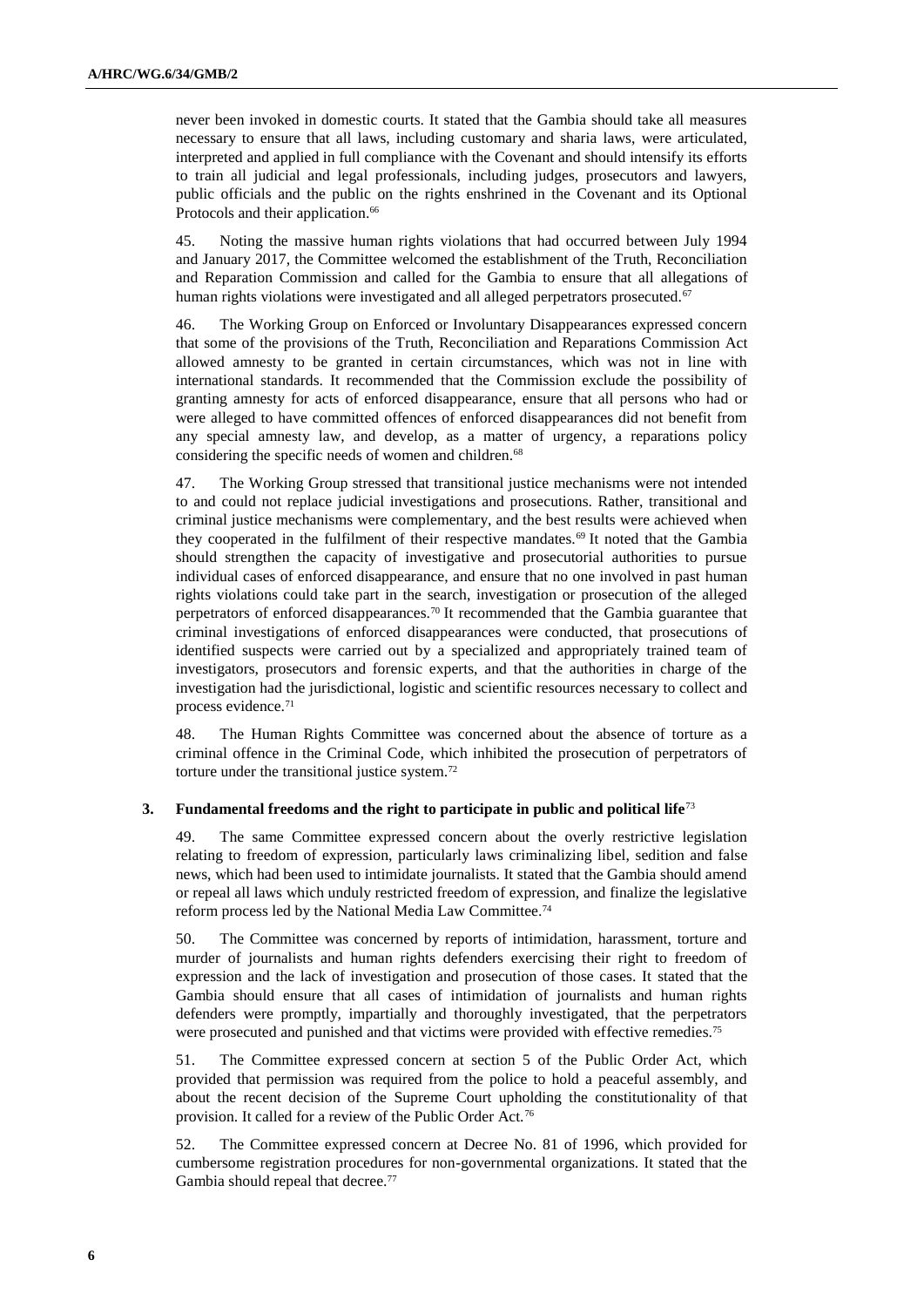53. The Committee on the Elimination of Discrimination against Women expressed concern about reports that women human rights defenders, particularly those working on sexual and reproductive health and rights, faced harassment, attacks, threats and intimidation. It recommended that the Gambia create an enabling environment for them.<sup>78</sup>

54. The Human Rights Committee noted the very low level of women's representation in public life, particularly in the legislative and decision-making positions in the executive branch, and the lack of measures taken to address the situation. <sup>79</sup> The United Nations country team stated that women's participation was not limited by law, but by cultural constraints. <sup>80</sup> The Human Rights Committee called for the introduction of measures to ensure equal representation of women and men in all decision-making positions in both the public and private sectors.<sup>81</sup>

#### **4. Prohibition of all forms of slavery**<sup>82</sup>

55. The same Committee expressed concern about trafficking, particularly in women and children, for forced labour and sexual exploitation; the high number of boys and young men smuggled into Europe and the number who perished or went missing in the Mediterranean; and the situation of children who were sent to Qur'anic schools in neighbouring countries and might be subjected to forced begging by marabouts. It stated that the Gambia should strengthen the enforcement of relevant legislation, conduct training for judges, prosecutors and all enforcement officials, enhance the identification of victims and provide them with access to effective remedies.<sup>83</sup>

56. The Committee on the Elimination of Discrimination against Women recommended that the Gambia conduct a study to investigate the extent and root causes of trafficking in women and girls; implement the Trafficking in Persons Act effectively, including by allocating adequate resources, ensure early identification and referral of victims of trafficking, prosecute and adequately punish perpetrators, and provide free legal and psychological support and compensation to victims of trafficking; and adopt measures to address exploitation of women and girls in prostitution and child sex tourism, and provide assistance and rehabilitation to victims, as well as economic alternatives to prostitution.<sup>84</sup>

## **C. Economic, social and cultural rights**

### **1. Right to work and to just and favourable conditions of work**<sup>85</sup>

57. Highlighting concerns in relation to women's employment, the same Committee recommended, inter alia, that the Gambia strengthen its efforts to eliminate horizontal and vertical segregation in the labour market and promote women's access to the formal sector; ensure that women in the formal and informal sectors were covered by social protection programmes; amend the Labour Act (2007) to explicitly include the principle of equal pay for work of equal value and adopt measures to implement that principle in order to narrow and close the gender wage gap, and establish a mechanism to conduct job evaluations with methods that were free from gender bias; criminalize sexual harassment in the workplace; and collect information on the number, nature and results of labour inspections conducted and the complaints registered, and strengthen mechanisms to monitor compliance with the Labour Act and the relevant provisions of the Women's Act by both public and private entities.<sup>86</sup>

58. The Committee on Economic, Social and Cultural Rights urged the Gambia to take the necessary measures to establish a national minimum wage that was periodically reviewed and set at a level sufficient to provide all workers and their families with a decent living.<sup>87</sup>

## **2. Right to social security**<sup>88</sup>

59. The same Committee recommended that the Gambia take effective measures to increase social security coverage, set up a social protection floor, and increase and regularly review the amounts of pensions to allow for an adequate standard of living for recipients and their families.<sup>89</sup>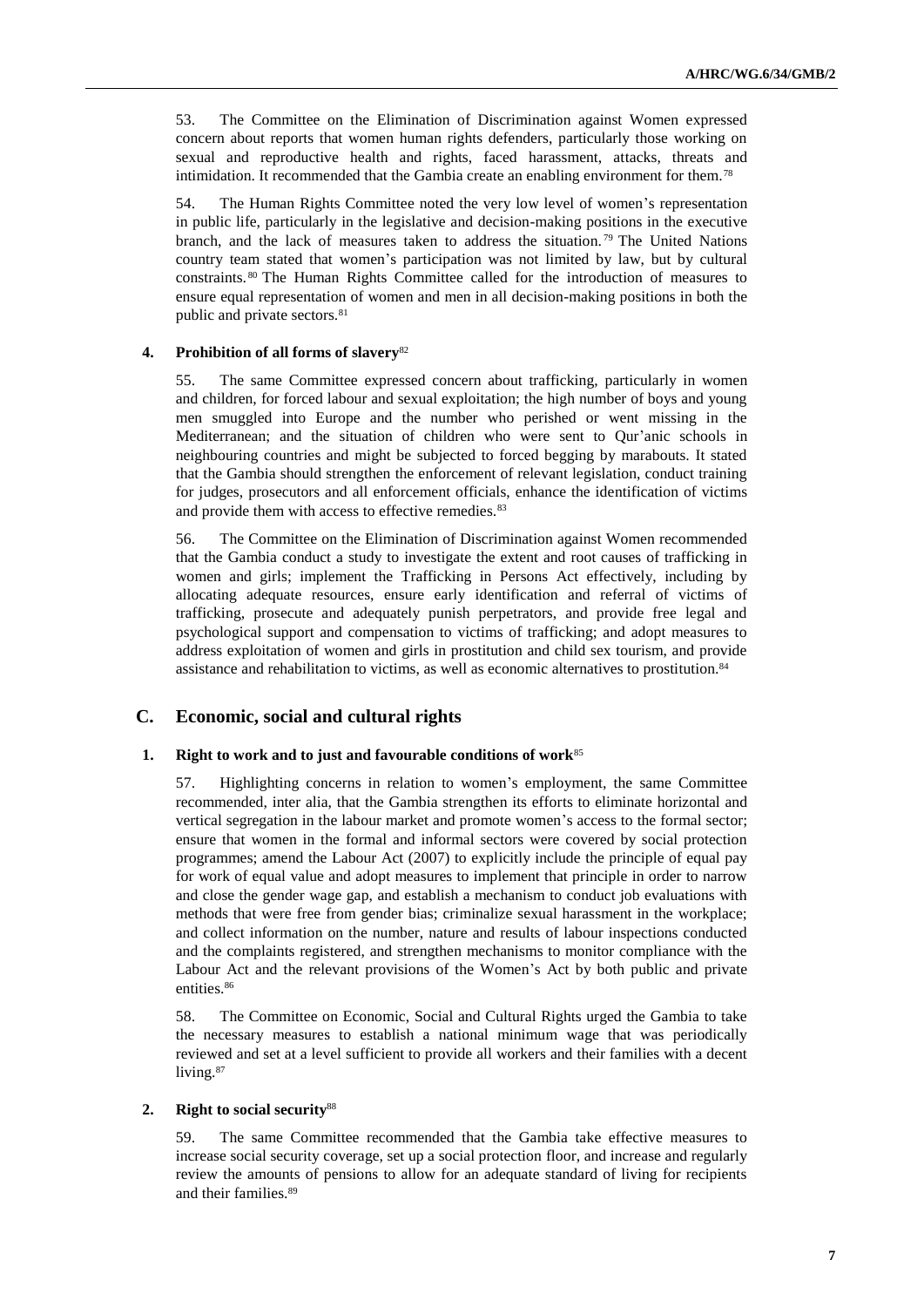## **3. Right to an adequate standard of living**<sup>90</sup>

60. The Committee expressed concern about the high levels of poverty, which disproportionately affected women and the population in rural areas.<sup>91</sup>

61. UN-Habitat stated that the provision of adequate housing continued to be challenge for the Gambia. The elements involved in housing, particularly social housing, were not at the forefront of the Government's priority in terms of policymaking. The availability and accessibility of building materials in terms of tax policies, and availability of land in optimal locations for social housing were not on the Government's radar.<sup>92</sup>

62. The Committee on Economic, Social and Cultural Rights expressed concern about the high levels of food insecurity and the prevalence of malnutrition. It recommended intensifying efforts to address chronic food insecurity, chronic malnutrition and the critical nutritional needs of children, and taking additional steps to improve agricultural production, including by ensuring that support to farmers was provided on a non-discriminatory basis, targeting small-scale farmers in particular.<sup>93</sup>

63. The Committee called upon the Gambia to intensify its efforts to ensure universal access to safe drinking water and to adequate sanitation facilities, particularly in rural areas.<sup>94</sup>

### **4. Right to health**<sup>95</sup>

64. The same Committee expressed concern about the lack of universal health-care coverage, the low number of qualified health-care professionals and the critical shortage of medical equipment and supplies. It recommended, inter alia, intensifying efforts to improve health services, including through allocating increased resources to the health sector, and ensuring that particular attention was paid to the training of health extension workers and to the provision of adequate medical equipment and supplies to health facilities.<sup>96</sup>

65. Noting relevant concerns, the Committee on the Elimination of Discrimination against Women recommended that the Gambia, inter alia, increase efforts to reduce maternal mortality by ensuring adequate sexual and reproductive health services, including access to antenatal, delivery and postnatal services, and prevention and treatment of anaemia, taking into consideration the technical guidance on the application of a human rights-based approach to the implementation of policies and programmes to reduce preventable maternal morbidity and mortality, drawn up by the Office of the United Nations High Commissioner for Human Rights (A/HRC/21/22); and increase efforts to prevent and treat HIV/AIDS among women, as well as mother-to-child transmission of HIV, and ensure the availability of antiretroviral drugs for women living with HIV. $97$ 

66. The Human Rights Committee was concerned that the voluntary termination of pregnancy was criminalized, which led women to seek clandestine abortions and resulted in a high rate of maternal mortality. It was also concerned at the high maternal mortality rate owing to post-abortion complications. It called on the Gambia to revise its legislation to provide safe, legal and effective access to abortion and ensure the availability of, and effective access to, quality prenatal and post-abortion health care.<sup>98</sup>

67. The same Committee was concerned at the high rate of unintended pregnancy, particularly among adolescents, owing to limited access to sexual and reproductive health information and services, including contraceptives. <sup>99</sup> It stated that the Gambia should ensure access for women and men, and especially girls and boys, to quality and evidencebased information and education about sexual and reproductive health and to a wide range of affordable contraceptive methods.<sup>100</sup>

68. The Working Group on Enforced or Involuntary Disappearances recommended that the Gambia create a system of professional and victim-oriented psychosocial assistance for the relatives of the disappeared.<sup>101</sup>

## **5. Right to education**<sup>102</sup>

69. The Committee on Economic, Social and Cultural Rights expressed concern about the disparities between rural and urban areas in access to education and the hampering of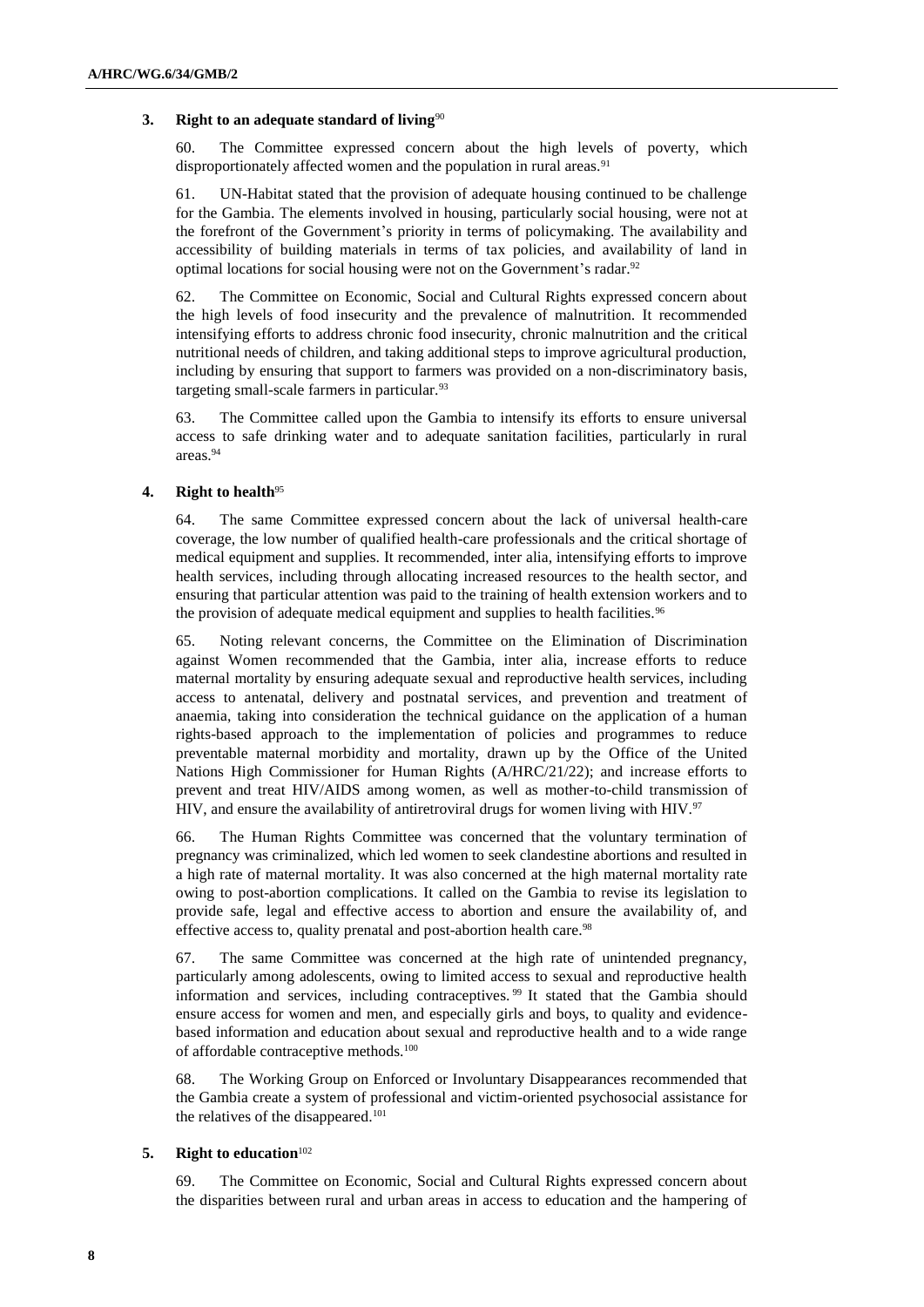access to education for refugee children; the hidden costs of education, mainly affecting children belonging to marginalized and disadvantaged groups; the poor school infrastructure, including limited access to water and sanitation facilities, the low quality of learning and teaching materials; and the high dropout rates, especially among girls, reportedly due to child marriage.<sup>103</sup>

70. The Committee on the Elimination of Discrimination against Women recommended that the Gambia strengthen efforts to improve the quality of education, particularly in rural areas, and the enrolment and retention of girls and women at all levels, including by adopting a new policy and strategy on education that mainstreamed gender effectively, allocating adequate resources, ensuring the adequacy of school infrastructure, particularly sanitary facilities, increasing the number of female teachers, and addressing the indirect costs of education and the high costs of tertiary education; strengthen the use of temporary special measures to promote access to education by girls and women living in poverty, rural women and girls and women with disabilities; promote the retention of pregnant girls in school and the reintegration of mothers after childbirth and ensure the effective implementation of section 28 of the Women's Act, which prohibited withdrawing girls from school for the purpose of marriage; implement comprehensive programmes on sexual and reproductive health and rights as a regular part of the school curriculum, providing girls and boys with adequate, age-appropriate information on responsible sexual choices; strengthen efforts to ensure access to inclusive education for girls and women with disabilities, including by allocating adequate resources; and adopt policies that addressed sexual abuse and harassment in school and ensuring that perpetrators were prosecuted and adequately punished.<sup>104</sup>

71. The Human Rights Committee noted the disproportionately low literacy rate among women and girls, which adversely affected them in enjoying their rights under the International Covenant on Civil and Political Rights. The Committee called for targeted measures to raise the literacy rates among women and girls.<sup>105</sup>

72. UNESCO encouraged the Gambia to increase efforts towards equal access to education for all, especially vulnerable groups; improve the quality of education, particularly in rural areas; and increase spending on education to reach the Education 2030 Framework for Action target of 4–6 per cent of gross domestic product or 15–20 per cent of total expenditure.<sup>106</sup>

## **D. Rights of specific persons or groups**

## **1. Women**<sup>107</sup>

73. Noting relevant supported recommendations from the previous universal periodic review, the United Nations country team stated that the empowerment of women had remained a priority for the Gambia, as indicated by the National Gender and Women's Empowerment Policy (2010–2020).<sup>108</sup>

74. The Committee on the Elimination of Discrimination against Women expressed concern that women's access to credit remained insufficient and that women's economic empowerment had not been sufficiently mainstreamed within the overall development strategies of the Gambia. The Committee was also concerned that rural women and girls had limited access to income-generating opportunities, credit, land and other productive resources, justice, health, education and participation in decision-making processes relating to issues that were of concern to them.<sup>109</sup>

75. The Human Rights Committee was concerned at the prevalence of violence against women and domestic violence and the ineffective enforcement of the Domestic Violence Act and the Sexual Offences Act. It was also concerned about the absence of effective reporting mechanisms, the low rate of prosecution of alleged perpetrators and the insufficient support for victims of violence, including legal assistance, shelters and rehabilitation services.<sup>110</sup>

76. The Committee on the Elimination of Discrimination against Women urged the Gambia to implement the Domestic Violence Act and the Sexual Offences Act effectively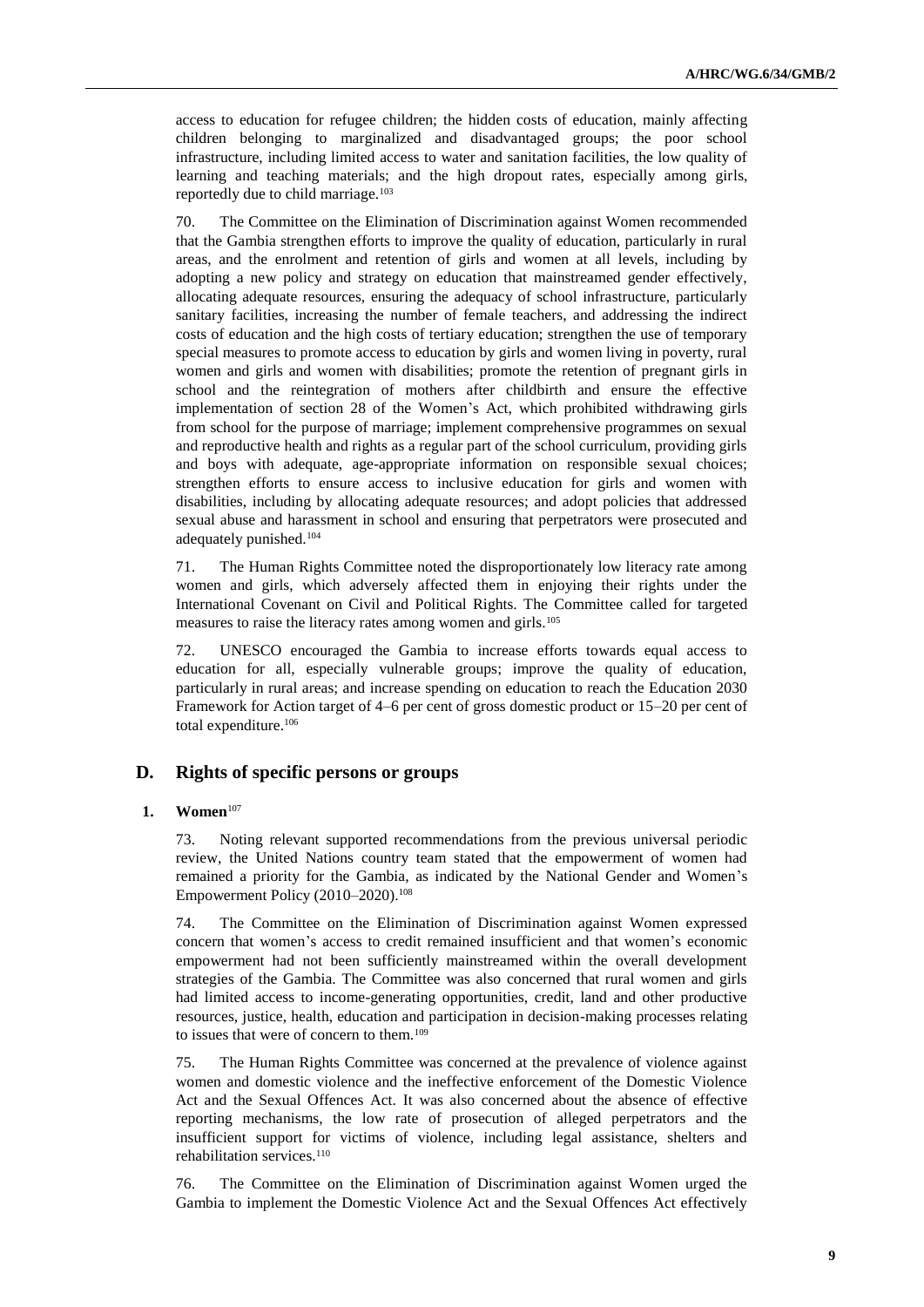throughout its territory by adopting the necessary regulations and guidelines, reinforcing reporting mechanisms, allocating adequate resources and strengthening the Victims of Violence Advisory Committee. It also urged the Gambia to ensure that the definition of "aggravated" domestic violence in the Domestic Violence Act was based on objective elements, in line with international standards, and explicitly covered all forms of violence, including psychological violence; and to strengthen psychosocial rehabilitation and reintegration programmes for women who were victims of violence.<sup>111</sup>

77. The Committee urged the Gambia amend its legislation to ensure that marital rape was explicitly criminalized and adequately sanctioned.<sup>112</sup>

## **2. Children**<sup>113</sup>

78. The Committee on Economic, Social and Cultural Rights recommended that the Gambia take effective measures to combat and prevent economic exploitation of children, especially child labour in family businesses and in the informal sector.<sup>114</sup>

79. The Committee on the Rights of the Child expressed concern that children born out of wedlock could not inherit from the estate of their fathers, as the "personal law" did not recognize their inheritance rights. It was also concerned about discrimination faced by girls, children with disabilities, children living in poverty, working children, children in street situations, children living in rural areas and refugee children, as well as lesbian, gay, bisexual, transgender and intersex children and children from lesbian, gay, bisexual, transgender and intersex families.<sup>115</sup>

80. The Committee was further concerned about the limited respect for the views of the child in the community and the family. It recommended that the Gambia conduct awareness-raising programmes to promote the participation of children in the community and the family.<sup>116</sup>

### **3. Persons with disabilities**<sup>117</sup>

81. Noting relevant concerns, the Committee on the Elimination of Discrimination against Women recommended that the Gambia adopt legislation to implement the Convention on the Rights of Persons with Disabilities with a view to ensuring that women and girls with disabilities had effective access to inclusive education, health, justice, employment and participation in political and public life, among other areas.<sup>118</sup>

### **4. Refugees and asylum seekers**<sup>119</sup>

82. The Human Rights Committee stated that the Gambia should allocate sufficient resources to the Gambia Commission for Refugees to ensure effective management and treatment of refugees and asylum seekers; increase the number of transit centres with adequate facilities and services; and ensure that child refugees born in the country or arriving as minors were provided with identification documents to avoid the risk of statelessness.<sup>120</sup>

### **5. Stateless persons**<sup>121</sup>

83. The Committee on the Rights of the Child expressed concern about, inter alia, the huge number of children who were not immediately registered at birth, the complicated procedure for children above 5 years to be registered and the reported lack of provision of identification documents to child refugees born in the Gambia or arriving as minors.<sup>122</sup>

84. The Human Rights Committee expressed concern about the obstacles to birth registration of children born outside of marriage owing to the stigmatization experienced by single mothers.<sup>123</sup>

## *Notes*

<sup>&</sup>lt;sup>1</sup> Tables containing information on the scope of international obligations and cooperation with international human rights mechanisms and bodies for the Gambia will be available at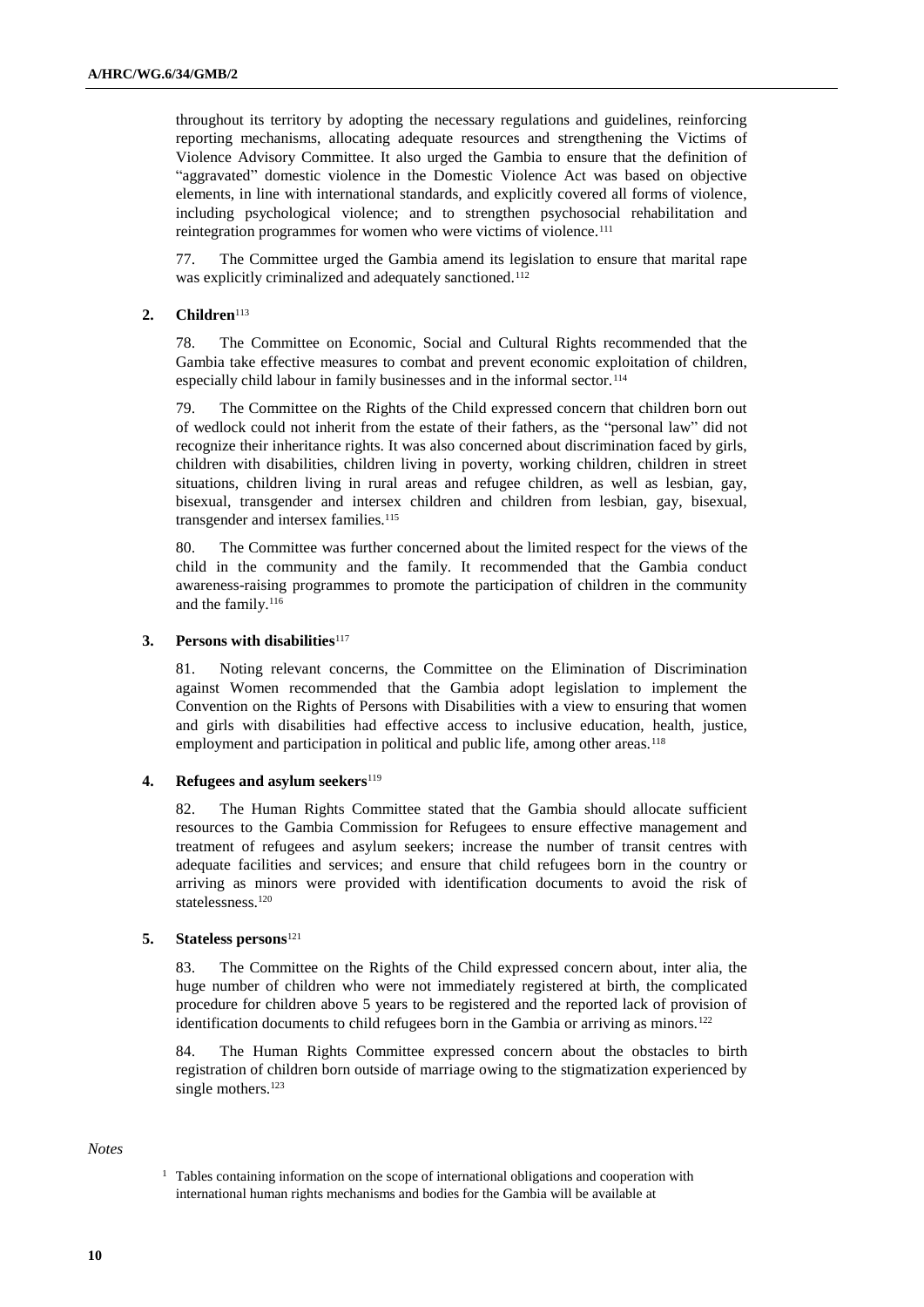[www.ohchr.org/EN/HRBodies/UPR/Pages/ERIndex.aspx.](file://///fshq.ad.ohchr.org/redirected$/naidoo/My%20Documents/My%20Documents/3rd_Cycle/2_Pre-session/Drafting_34_The_Gambia/1_Drafting/5_editing/www.ohchr.org/EN/HRBodies/UPR/Pages/ERIndex.aspx)

- <sup>2</sup> For the relevant recommendations, see A/HRC/28/6, paras. 109.1–109.21, 109.39–109.40, 109.88– 109.95, 109.107–109.109, 109.127, 109.134, 109.141, 109.150, 109.158 and 109.170.
- A/HRC/39/46/Add.1, para. 82 (c), and CCPR/C/GMB/CO/2, para. 26 (f). See also CEDAW/C/GMB/CO/4-5, para. 55.
- CCPR/C/GMB/CO/2, paras. 34 (b), and A/HRC/39/46/Add.1, para. 82 (d). See also CEDAW/C/GMB/CO/4-5, para. 55.
- CEDAW/C/GMB/CO/4-5, paras. 50 and 55.
- UNESCO submission for the universal periodic review of the Gambia, para. 11 (1).
- A/HRC/29/37/Add.2, para. 14.
- Ibid., para. 82.
- <sup>9</sup> United Nations country team submission for the universal periodic review of the Gambia, para. 7.
- <sup>10</sup> For the relevant recommendations, see A/HRC/28/6, paras. 109.41-109.79, 109.81-109.87, 109.96-109.100, 109.101–109.106, 109.113, 109.116–109.125, 109.129, 109.131–109.132, 109.137–109.138, 109.144, 109.146, 109.149, 109.151, 109.153–109.157, 109.159–109.163, 109.166–109.168 and 109.171.
- A/HRC/39/46/Add.1, para. 80.
- CCPR/C/GMB/CO/2, para. 20.
- Ibid., para. 7.
- Ibid., para. 8.
- CEDAW/C/GMB/CO/4-5, para. 9 (b).
- A/HRC/29/37/Add.2, para. 11.
- Ibid., para. 10.
- Ibid., para. 12.
- Ibid., para. 13.
- Ibid., paras. 87–88.
- CRC/C/GMB/CO/2-3, para. 32.
- Ibid., para. 14 (b).
- Ibid., para. 8 (a) and (b).
- <sup>24</sup> Ibid., paras. 25 and 26 (a).
- <sup>25</sup> A/HRC/39/46/Add.1, para. 82 (a) and (b).
- CCPR/C/GMB/CO/2, para. 40 (d).
- United Nations country team submission, para. 9.
- CCPR/C/GMB/CO/2, paras. 9–10. See also A/HRC/39/46/Add.1, para. 82 (i).
- CRC/C/GMB/CO/2-3, para. 12.
- Ibid., paras. 9–10.
- CCPR/C/GMB/CO/2, paras. 23–24 (g).
- <sup>32</sup> For the relevant recommendations, see A/HRC/28/6, paras. 109.84, 109.98–109.100 and 109.121.
- CCPR/C/GMB/CO/2, paras. 11–12.
- Ibid., para. 13. See also CEDAW/C/GMB/CO/4-5, para. 18.
- CCPR/C/GMB/CO/2, para. 14 (a).
- Ibid., paras. 11–12. See also A/HRC/29/37/Add. 2, paras. 78–79 and 97, and CEDAW/C/GMB/CO/4- 5, paras. 44–45.
- <sup>37</sup> For relevant recommendations, see A/HRC/28/6, paras. 109.150, 109.152 and 109.170.
- UN-Habitat submission for the universal periodic review of the Gambia, pp. 1–2.
- E/C.12/GMB/CO/1, para. 9.
- CCPR/C/GMB/CO/2, paras. 21–22.
- For relevant recommendations, see A/HRC/28/6, paras. 109.101–109.106, 109.110–109.112, 109.114–109.115 and 109.135.
- CCPR/C/GMB/CO/2, paras. 27–28.
- Ibid., para. 33. See also A/HRC/29/37/Add.2, para. 46.
- CCPR/C/GMB/CO/2, para. 25.
- A/HRC/39/46/Add.1, paras. 16–18.
- Ibid., para. 83 (a).
- Ibid., para. 83 (f).
- Ibid., para. 71.
- Ibid., para. 72.
- Ibid., para. 73.
- Ibid., para. 79.
- CCPR/C/GMB/CO/2, paras. 29–30.
- A/HRC/29/37/Add.2, paras. 89–91.
- CCPR/C/GMB/CO/2, para. 13 (b). See also United Nations country team submission, paras. 11–12, referring to A/HRC/28/6, paras. 109.43 (Slovenia), 109.44 (Germany), 109.45 (Ghana), 109.46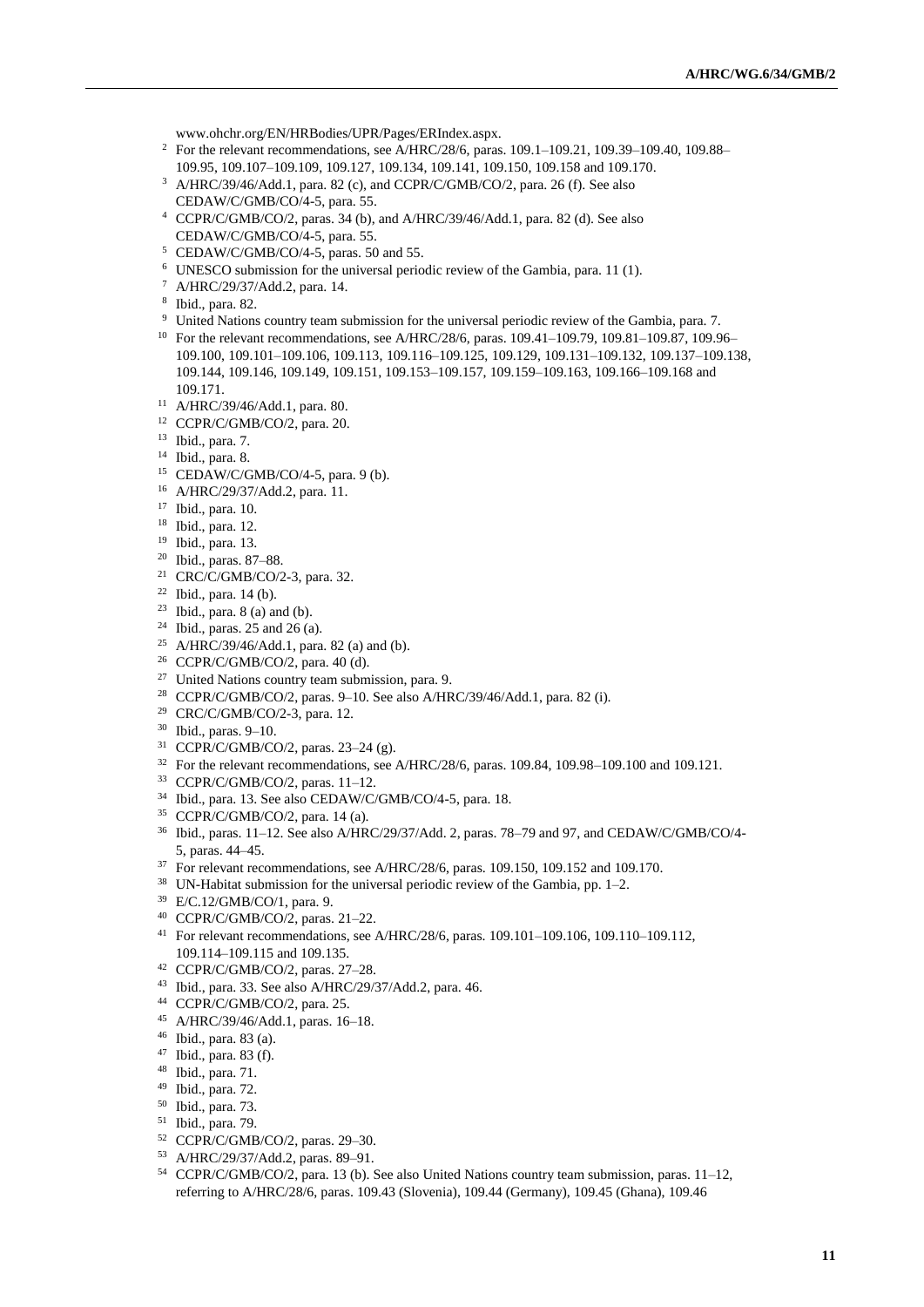(India), 109.47 (Canada) and 109.48 (Maldives). For the position of the Gambia on the recommendations, see A/HRC/28/6/Add.1.

- CCPR/C/GMB/CO/2, para. 14 (b). See also CEDAW/C/GMB/CO/4-5, paras. 20–21.
- CCPR/C/GMB/CO/2, para. 33 (c).
- A/HRC/29/37/Add.2, para. 48.
- Ibid., paras. 98–99.
- For relevant recommendations, see A/HRC/28/6, paras. 109.128–109.130, 109.132–109.133 and 109.136.
- CCPR/C/GMB/CO/2, paras. 37–38.
- A/HRC/39/46/Add.1, para. 85 (b). See also A/HRC/29/37/Add.2, para. 101.
- CCPR/C/GMB/CO/2, para. 31.
- Ibid., paras. 37–38.
- CEDAW/C/GMB/CO/4-5, para. 10.
- Ibid., para. 11 (a) and (d).
- CCPR/C/GMB/CO/2, paras. 7–8.
- Ibid., paras. 23–24.
- A/HRC/39/46/Add.1, paras. 77, 84 (g), 85 (d) and 86 (a).
- Ibid., para. 74. See also para. 85 (c).
- Ibid., paras. 75–76.
- <sup>71</sup> Ibid., para. 85 (f) and (g).
- CCPR/C/GMB/CO/2, para. 33.
- For relevant recommendations, see A/HRC/28/6, paras. 109.140, 109.142–109.143, 109.145 and 109.147–109.148.
- CCPR/C/GMB/CO/2, paras. 39 (a) and 40 (a).
- Ibid., paras. 39 (c) and 40 (c).
- Ibid., paras. 41–42.
- Ibid., paras. 43–44.
- CEDAW/C/GMB/CO/4-5, paras. 28–29.
- CCPR/C/GMB/CO/2, para. 13 (c).
- United Nations country team submission, para. 14.
- CCPR/C/GMB/CO/2, para. 14 (c). See also CEDAW/C/GMB/CO/4-5, para. 27 (a).
- <sup>82</sup> For the relevant recommendation, see A/HRC/28/6, para. 109.126.
- CCPR/C/GMB/CO/2, paras. 35–36.
- CEDAW/C/GMB/CO/4-5, para. 25.
- For relevant recommendations, see A/HRC/28/6, paras. 109.62, 109.66 and 109.146.
- CEDAW/C/GMB/CO/4-5, paras. 34–35.
- E/C.12/GMB/CO/1, para. 16.
- For relevant recommendations, see A/HRC/28/6, paras. 109.154–109.55.
- E/C.12/GMB/CO/1, para. 19.
- <sup>90</sup> For relevant recommendations, see A/HRC/28/6, paras. 109.151-109.153.
- E/C.12/GMB/CO/1, para. 23.
- UN-Habitat submission, p. 1.
- E/C.12/GMB/CO/1, para. 26.
- Ibid., para. 25.
- <sup>95</sup> For relevant recommendations, see A/HRC/28/6, paras. 109.159–109.161.
- E/C.12/GMB/CO/1, para. 27.
- CEDAW/C/GMB/CO/4-5, paras. 36–37.
- CCPR/C/GMB/CO/2, paras. 17–18 (a)–(b).
- Ibid., para. 17.
- Ibid., para 18 (c).
- A/HRC/39/46/Add.1, para. 86 (b).
- For relevant recommendations, see A/HRC/28/6, paras. 109.164–109.165 and 109.167–109.169.
- E/C.12/GMB/CO/1, para. 28.
- CEDAW/C/GMB/CO/4-5, para. 33.
- CCPR/C/GMB/CO/2, paras. 13 (d) and 14 (d).
- UNESCO submission, para. 11 (3), (5) and (6).
- <sup>107</sup> For relevant recommendations, see A/HRC/28/6, paras. 109.80–109.81.
- United Nations country team submission, para. 13, referring to A/HRC/28/6, paras. 109.80 (Djibouti), 108.81 (Malaysia), 109.84 (Algeria) and 109.96 (Italy). For the position of the Gambia on the recommendations, see A/HRC/28/6/Add.1.
- CEDAW/C/GMB/CO/4-5, paras. 38–41.
- CCPR/C/GMB/CO/2, para. 15.
- CEDAW/C/GMB/CO/4-5, para. 23.